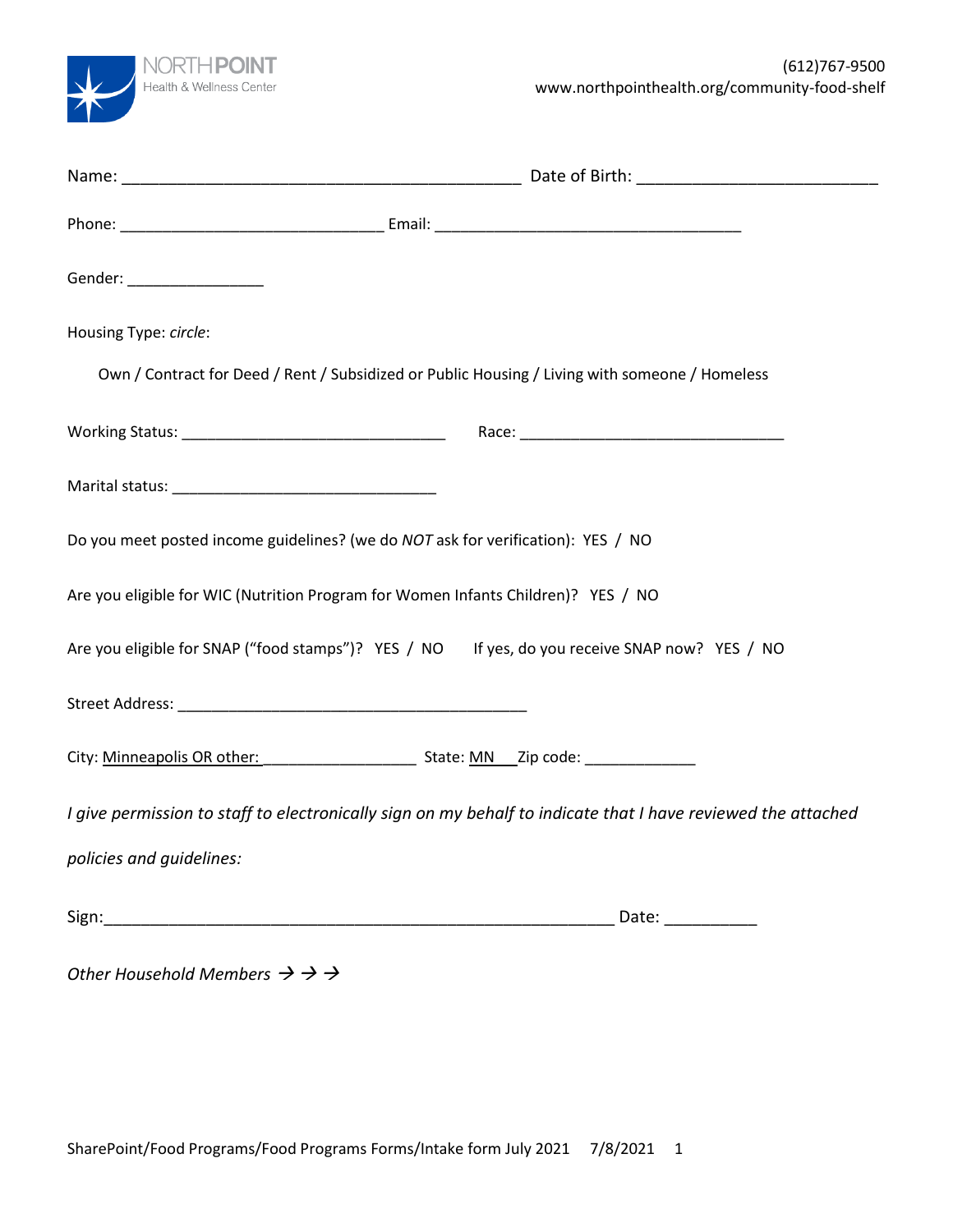

#### **Household Information if applicable.**

| <b>First Name, Last Name</b> | Gender | Race | <b>Birth Date</b> | How are they<br>related to you? |
|------------------------------|--------|------|-------------------|---------------------------------|
|                              |        |      |                   |                                 |
|                              |        |      |                   |                                 |
|                              |        |      |                   |                                 |
|                              |        |      |                   |                                 |

**If you are unable to visit our location, you can send someone to pick up food for you. This is called a 'proxy.' Please complete this section if you want a proxy to pick up food for you.**

I designate the following individuals/entities to pick up food for me: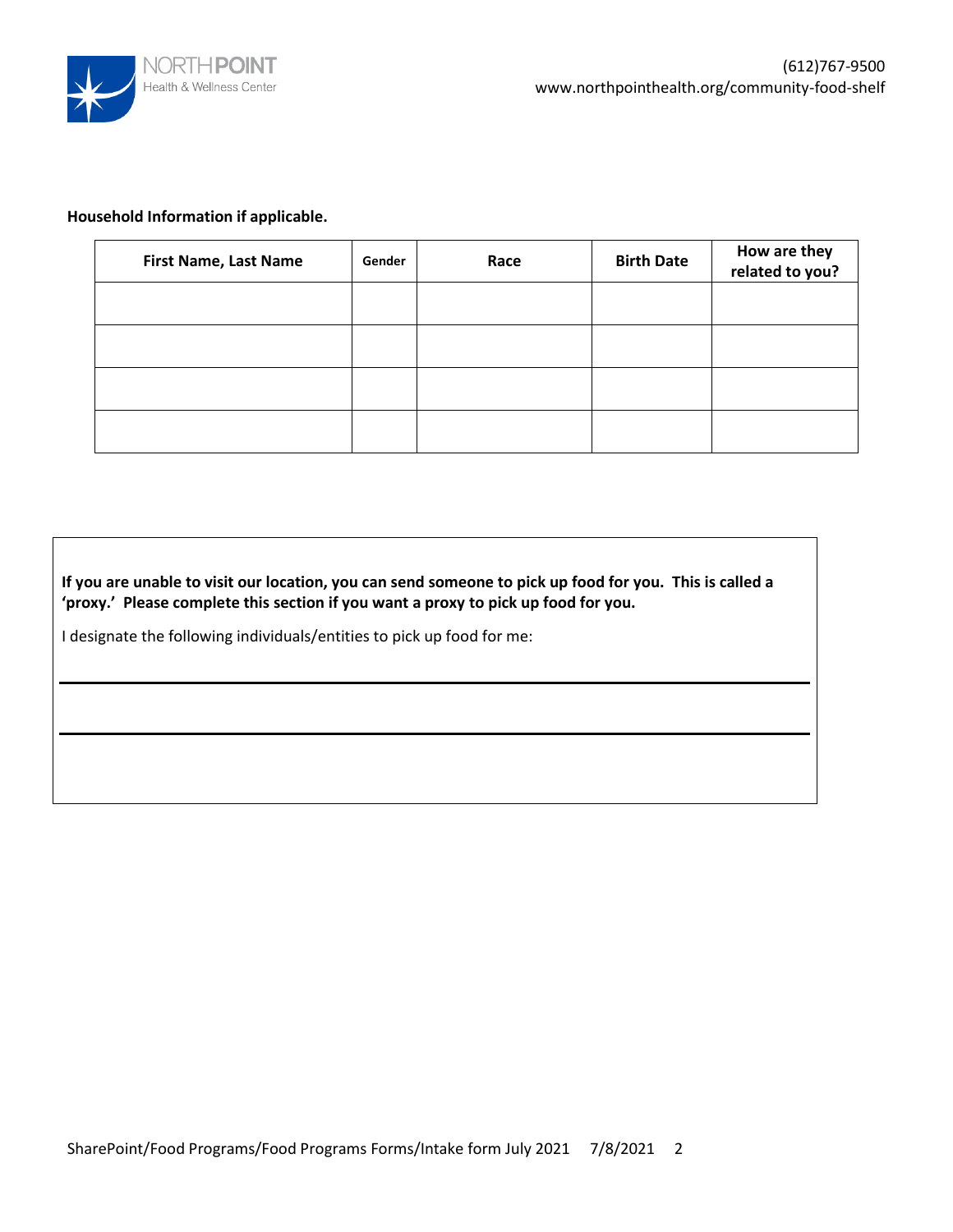

#### **The Emergency Food Assistance Program (TEFAP) Eligibility Form Required By USDA**

I am eligible to receive TEFAP commodity food because I am a Minnesota resident, and I receive or participate in the following services and programs, **OR,** because my income is 200% or less of the Federal Poverty Guidelines. \*Eligibility is granted to all persons in situations of emergency and distress due to disasters.

### **Please check the program(s) in which you participate:**

| <b>Child Care Assistance</b><br><b>Energy Assistance</b><br>Free and reduced or breakfast or lunch<br><b>GA</b> - General Assistance<br><b>Head Start</b><br>MFIP - Minnesota Family Investment Plan<br><b>NAPS - Nutritional Assistance Program</b><br>Public Housing<br>Section 8<br>SNAP - Supplemental Nutritional Assistance Program<br>SSDI-Supplemental Security Disability Income<br>SSI - Supplemental Security Income<br>Weatherization<br><b>WIC - Women, Infants and Children</b> |                       | <b>TENNESSEN WARNING</b><br>The information we ask you to give is necessary and<br>helps us to serve you better. It also helps us to report to<br>our funding sources that we are serving people in need.<br>You are not legally required to provide this information but<br>we request your cooperation. You have the right to review<br>your records at any time and to request changes or ask<br>that the agency no longer maintain information about you,<br>your family or anyone in your household.<br>I, hereby authorize North Point Health & Wellness Center<br>Inc. |  |  |
|-----------------------------------------------------------------------------------------------------------------------------------------------------------------------------------------------------------------------------------------------------------------------------------------------------------------------------------------------------------------------------------------------------------------------------------------------------------------------------------------------|-----------------------|-------------------------------------------------------------------------------------------------------------------------------------------------------------------------------------------------------------------------------------------------------------------------------------------------------------------------------------------------------------------------------------------------------------------------------------------------------------------------------------------------------------------------------------------------------------------------------|--|--|
| Income Eligibility: (300% of Federal Poverty Guidelines)                                                                                                                                                                                                                                                                                                                                                                                                                                      |                       | 1315 Penn Avenue North, Minneapolis Minnesota, 55411,<br>to see/release information concerning me and/or my<br>family, which may be helpful in assisting me and/or my                                                                                                                                                                                                                                                                                                                                                                                                         |  |  |
| Family size                                                                                                                                                                                                                                                                                                                                                                                                                                                                                   | Annual Income         | family, which may be helpful in assisting my situation, to<br>the Food Group, the Holiday Clearing Bureau, North                                                                                                                                                                                                                                                                                                                                                                                                                                                              |  |  |
| One                                                                                                                                                                                                                                                                                                                                                                                                                                                                                           | $$0 - $38,640$        | Point, Neighborhood Research Programs, Hennepin<br>county Social Service agencies and/or a court of law                                                                                                                                                                                                                                                                                                                                                                                                                                                                       |  |  |
| Two                                                                                                                                                                                                                                                                                                                                                                                                                                                                                           | \$38,641 - \$52,260   | which has issued a subpoena for information related to an                                                                                                                                                                                                                                                                                                                                                                                                                                                                                                                     |  |  |
| <b>Three</b>                                                                                                                                                                                                                                                                                                                                                                                                                                                                                  | \$52,261 - \$65,880   | issue in which you are involved. This authorization shall<br>be in effect until I revoke it in writing.                                                                                                                                                                                                                                                                                                                                                                                                                                                                       |  |  |
| Four                                                                                                                                                                                                                                                                                                                                                                                                                                                                                          | \$65,881 - \$79,500   | I also agree to the following:                                                                                                                                                                                                                                                                                                                                                                                                                                                                                                                                                |  |  |
| Five                                                                                                                                                                                                                                                                                                                                                                                                                                                                                          | \$79,501 - \$93,120   | The food, furniture and other items are accepted "as is"<br>L.                                                                                                                                                                                                                                                                                                                                                                                                                                                                                                                |  |  |
| Six                                                                                                                                                                                                                                                                                                                                                                                                                                                                                           | \$93,121 - \$106,740  | II. I release, both the donor, North Point Health & Wellness                                                                                                                                                                                                                                                                                                                                                                                                                                                                                                                  |  |  |
| Seven                                                                                                                                                                                                                                                                                                                                                                                                                                                                                         | \$106,741 - \$120,360 | Center Inc., the Food Group, and the Holiday Clearing<br>Bureau from any liability resulting from the condition of                                                                                                                                                                                                                                                                                                                                                                                                                                                            |  |  |
| Eight                                                                                                                                                                                                                                                                                                                                                                                                                                                                                         | \$120,361 - \$133,980 | the donated food, furniture and other items and further<br>agree to indemnify and hold the Food Group, the Holiday                                                                                                                                                                                                                                                                                                                                                                                                                                                            |  |  |
| Add \$4,540 of allowable income for each additional family<br>member.                                                                                                                                                                                                                                                                                                                                                                                                                         |                       | Clearing Bureau and the original owner free and harmless<br>against any and all liabilities, damages, losses, claims,<br>causes of action and suits of law or inequity or any<br>obligation whatsoever arising out of or attributed to any<br>action of personnel in connection with the collection,<br>storage, distribution, consumption and use or other                                                                                                                                                                                                                   |  |  |

disposition of the donated food, furniture or other items;

and I will not sell or offer said for sale. .